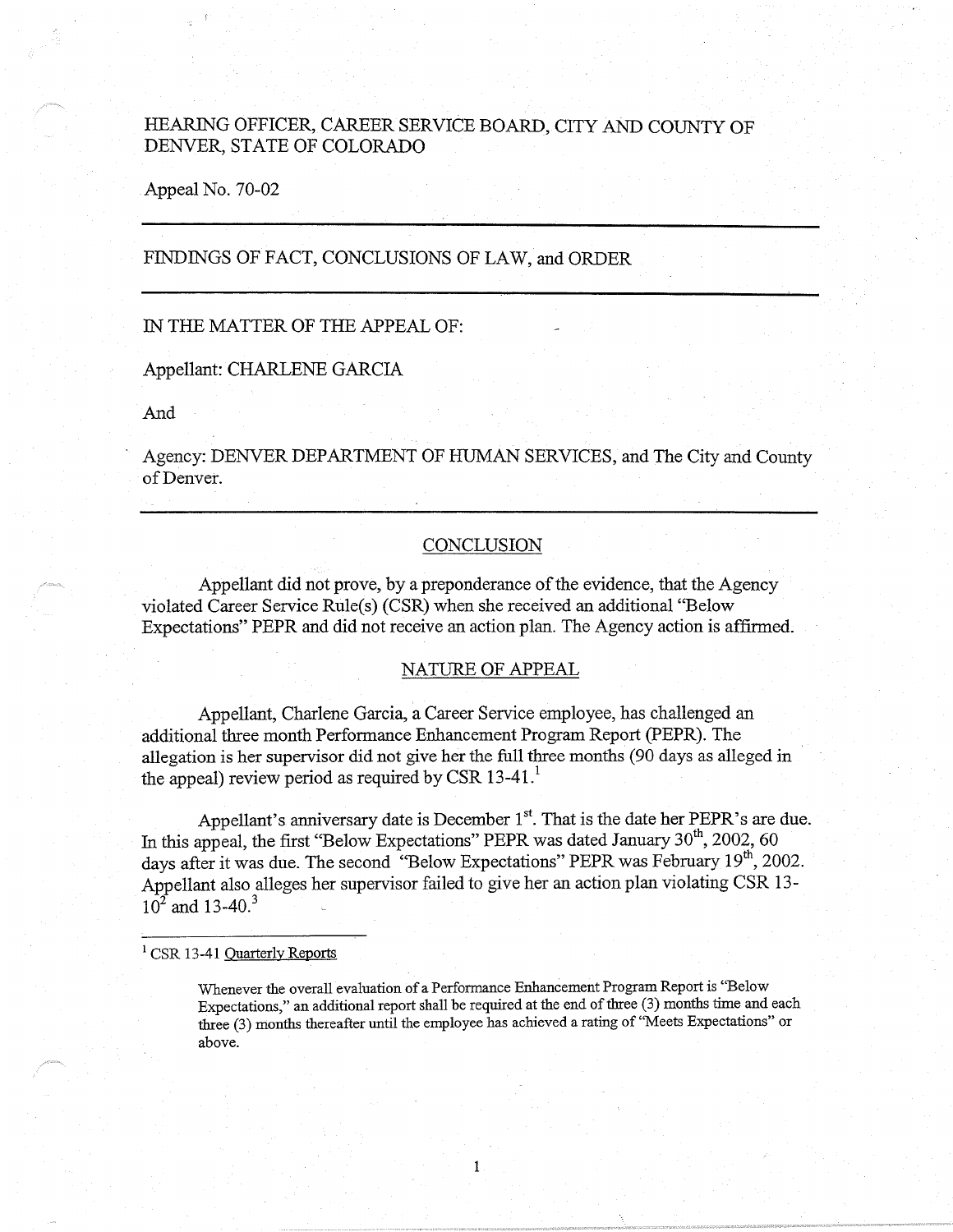# **INTRODUCTION**

A hearing on this appeal was held before Michael A. Lassota, Hearing Officer for the Career Service Board. Appellant was present and represented by Mark A. Schwane, Esq., Colorado Federation of Public Employees. The Agency was represented by Assistant City Attorney, Niels Loechell, Esq., with Diane Devose serving as advisory witness for the Agency.

The following witnesses were called and testified at the hearing: Charlene Garcia and Diane Devos.

Exhibits 5 and 6 were admitted into evidence and considered in this decision.

## ISSUES ON APPEAL

Whether Appellant proved, by a preponderance of the evidence, that the Agency violated CSR's 13-10, 13-40 and 13-41, by giving her an additional "Below Expectations" PEPR.

Whether Appellant proved, by a preponderance of the evidence, that her supervisor violated CSR's 13-10 and 13-40 by not giving her an action plan.

What is the correct method for calculating the three month time period between an original "Below Expectations" PEPR and an additional "Below Expectations" PEPR.

### **JURISDICTION**

The action which gave rise to this appeal, was an additional ''Below Expectations" PEPR given to Appellant on February  $19<sup>th</sup>$ , 2002. Appellant filed a first step grievance, with the supervisor who prepared that PEPR, Diane Devose, on February  $26<sup>th</sup>$ , 2002. Devose did not answer, so on March 15<sup>th</sup>, 2002 Appellant filed a second step grievance with Dr. Chris Veasey, Phd., Manager of the Agency. On March  $26^{th}$ , 2002 Dr. Veasey responded to Appellant's second step grievance. Appellant filed her appeal with the Career Service Hearings Office on April  $5<sup>th</sup>$ , 2002. All steps conformed to the requirements CSR 18-12 Grievance Procedure.

# $2$  CSR 13-10 Purpose

The evaluation of an employee's performance is intended to assist the employee in becoming a more effective worker. This evaluation is designed to inform the employee of the manner in which he or she is meeting standards of performance established by the supervisor. In no event shall an employee's performance rating be a substitute for disciplinary action under Rule 16 DISCIPLINE for unsatisfactory work performance. The Performance Enhancement Program Report is intended to cover overall performance during a specific period of time.

<sup>3</sup> CSR 13-40 Below Standard Ratings (This is all there is under this heading)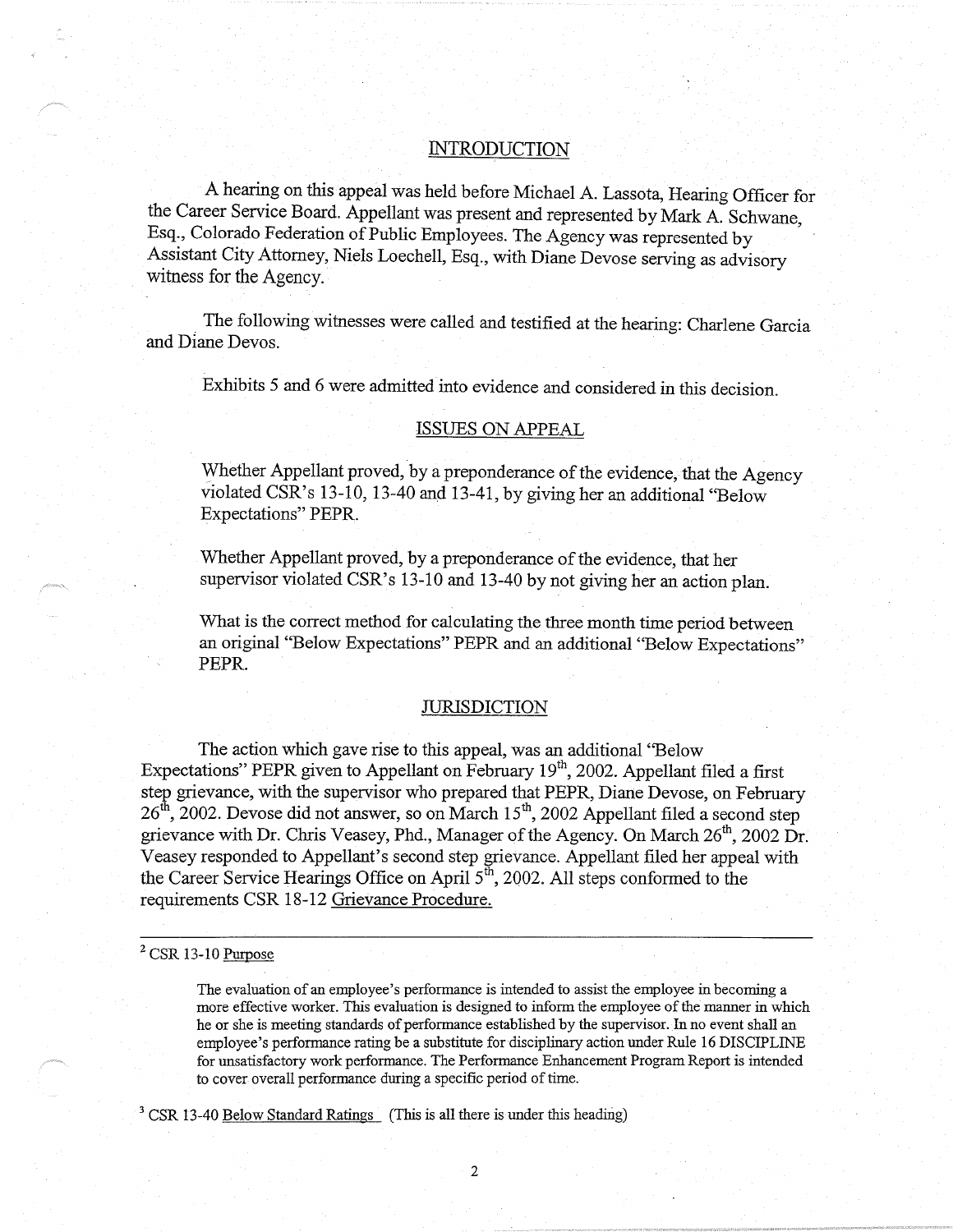Based upon these facts, I find that this appeal has been timely filed under CSR 19- 22. $4$  CSR 19-10 d) was complied with; under CSR 19-27, I have the authority to affirm, reverse, or modify the actions of the Agency.<sup>5</sup>

## RELEVANT FACTS

Appellant's annual performance rating, here the 1<sup>st</sup> PEPR, was scheduled for her anniversary date 12-01-01, but not given to her until January  $31<sup>st</sup>$ , 2002. Because the PEPR was ''Below Expectations," CSR 13-41 requires an additional PEPR at the end of three months. Appellant was given this PEPR, also ''Below Expectations" on February  $19<sup>th</sup>$ , 2002, effective March  $1<sup>st</sup>$ , 2002.

## DISCUSSION AND CONCLUSIONS OF LAW

The City Charter, §C5.25 (4) and CSR §2-104 (b)(4) require the Hearing Officer to determine the facts in this matter" de novo". The Colorado Courts have held that this requires an independent fact-finding hearing considering evidence submitted at the *de* 

# <sup>4</sup>CSR 19-22 Tirne Limitation and Form of Appeal

a) Time Limitation

1) Every appeal shall be filed at the office of the Career Service Authority within ten (10) calendar days from the date of the notice action, which is the subject of the appeal.

## <sup>5</sup> Section 19-10 Actions Subject to Appeal

An applicant or employee who holds career service status may appeal the following administrative actions relating to personnel.

d. Grievances resulting in rules violations: Any grievance which results in an alleged violation of the Career Service Charter Amendment, or Ordinances relating to the Career Services, or Career Service Personnel Rules. The grievance must be in conformance with and processed pursuant to the requirements of Section 18-12 Grievance Procedure. The appeal form must state with specificity which career service charter amendment, ordinance or career service rule(s) are alleged to have been violated. An appeal may be dismissed if the appeilarit fails to cite the alleged rule violation(s).

CSR§ 19-27 provides:

The Hearings Officer shall issue a decision in writing affirming, modifying, or reversing the action, which gave rise to the appeal. This decision shall contain findings on each issue and shall be binding upon all parties.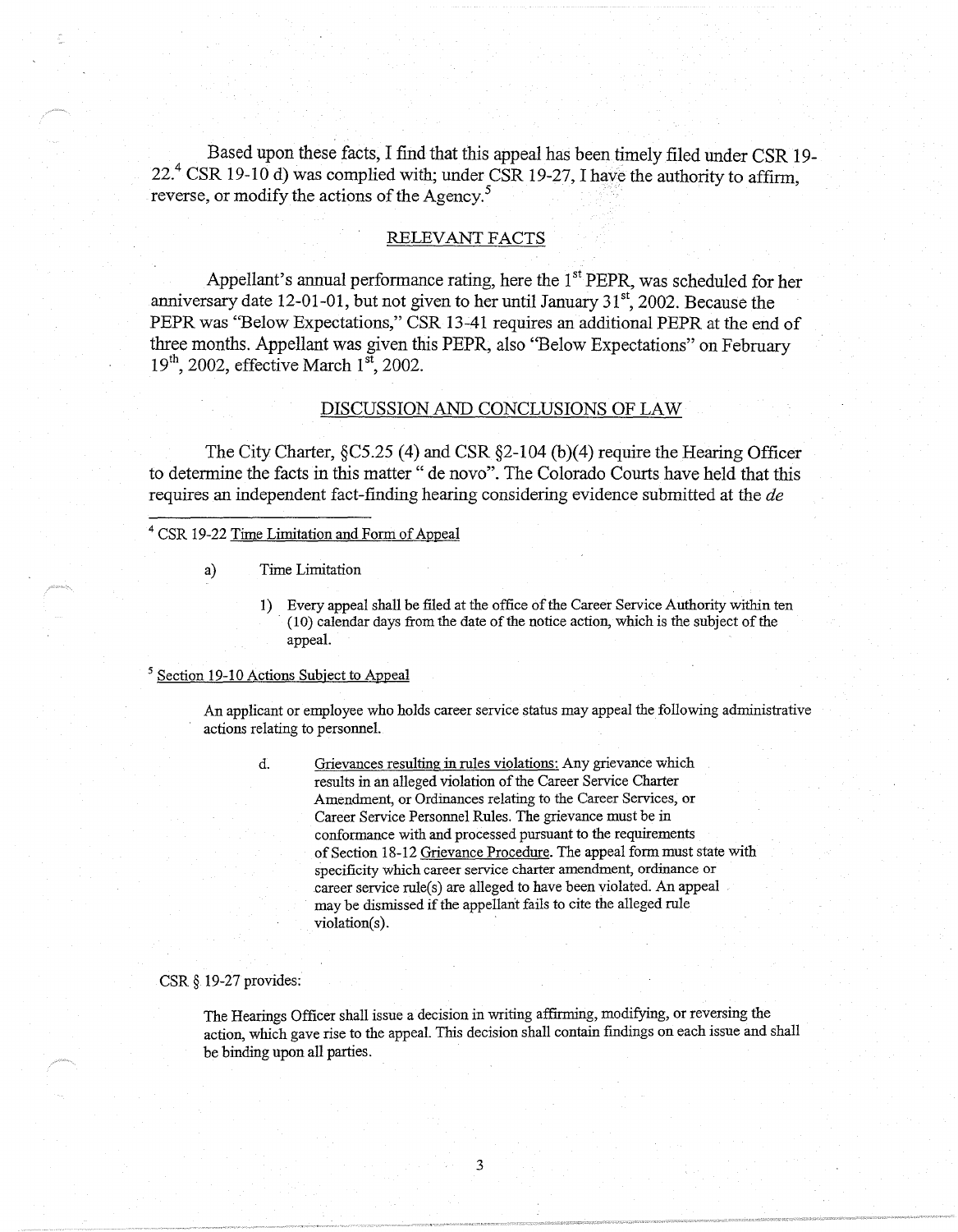*nova* hearing and a resolution of the factual disputes. *Turner v. Rossmiller,* 35 Co. A. 329, 535 P.2d 751 (Colo. App., 1975).

The party advancing a position or claim, in an administrative hearing like this one, has the burden of proving that position by a "preponderance of the evidence". To prove something by a "preponderance of the evidence" means to prove that it is more probably true than not (Colorado Civil Jury Instruction,  $3:1$ ).<sup>6</sup> The number of witnesses testifying to a particular fact does not necessarily determine the weight of the evidence (Colorado Civic Jury Instruction 3:5).<sup>7</sup> The ultimate credibility of the witnesses and the weight given their testimony are within the province of the Administrative Law Judge or Hearing Officer. *Charnes* v: *Lobato,* 743 P.2d 27 (Colo. 1987). As the trier of fact, the Hearing Officer determines the persuasive effect of the evidence and whether the burden of proof has been satisfied. *Metro Moving and Storage Co. v. Gussert,* 914 P.2d 411 (Colo. App. 1995).

In this appeal Appellant alleges the Agency violated CSR's when it gave her an additional PEPR and did not give her an action plan. Therefore, Appellant has the burden of proving the allegations contained in the appeal by a preponderance of the evidence.

There was considerable testimony from Appellant regarding her inability to do her job. There was considerable testimony from the Agency that Appellant's work was "Below Expectations." Appellant was on notice as early as November, 2001 she was not performing her job up to expectations and again in the meeting before Appellant was given the first "Below Expectations" PEPR. The dispute is whether the second PEPR, the one issued February 19<sup>th</sup>, 2002, effective March 1<sup>st</sup>, 2002, is premature because it was issued effective three months after Appellant's anniversary date, not three months from the issuance of the first PEPR.

This same type of issue, with similar facts, was discussed and ruled on previously by Hearing Officer Robin R. Rossenfeld. In *In The Matter of The Appeal of Terri Garrett McCarley,* Consolidated Appeal Nos. 395-01, 25-02, 76-02, 84-02, quoting *In the Matter of the Appeal of Mary L. Schafer,* Appeal No. 123-98, Hearing Officer Rosenfeld clearly explains how to determine the three month time period. I agree with her determination.

Hearing OfficerRossenfeld says in *Mc Carley:* 

The only real question is whether the second PEPR, the one issued in December 2001, is premature because it was issued ninety days after the anniversary date, not ninety days from actual issuance.

4

<sup>&</sup>lt;sup>6</sup> The notes on use of Instruction 3.1 state: Generally, in all civil cases, "the burden of proof shall be by a preponderance of the evidence,..." citing C.R.S. § 13-25-127.

<sup>7</sup>Toe content of this instruction was approved as an instruction in *Swain v. Swanson,* 118 Colo. 509, 197 P.2d 624 (1948). The rule stated is also supported by *Green v. Taney,* 7 Colo. 278, 3P. 423 (1884) and C. McCormick, EVIDENCE§ 339, at 957 (E. Cleary 3 ded, 1984).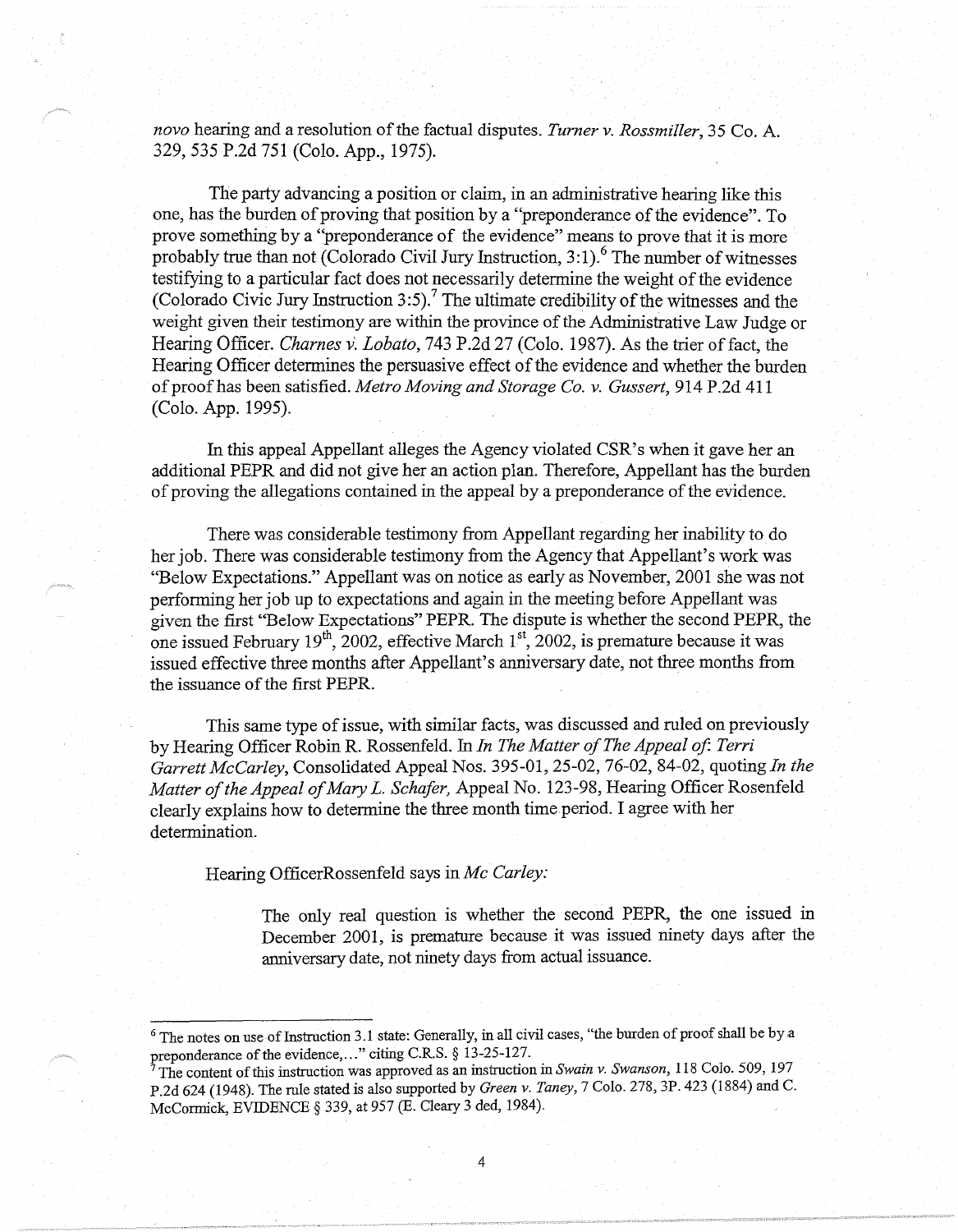This question was previously addressed by the Hearing Officer in *In the Matter of the Appeal of Mary L. Schafer,* CSA Appeal No, 123-98. It is exactly on point. Ms Schafer argued that CSR §13-41, which requires a quarterly review to occur three months after a "below expectations" evaluation, should be read to run from the date of the PEPR meeting, not the last date of the period under review. Ms. Schafer argued that such a reading was necessary in a case such as this when the PEPR meeting occurred almost two full months after the end date for the prior review. She argued that it was unfair that she should be required to make improvements in her performance when she did not know for two-thirds of the time included in the ninety-day interim PEPR that her performance did not meet expectations or, presumably, how to improve. The Agency in that case argued that CSR §13-41 required the quarterly review after a "below expectations" PEPRruns from the end of the period under review. Like Appellant, Ms. Schafer knew that there were concerns about her work prior to the original PEPR; she had notice of the possible deficiencies in her performance and knew how to correct them. Like Appellant, Ms. Schafer was an experienced employee. She should have been aware what was expected of her, even without the PEPR in hand, and made the necessary improvements.

#### Quoting from *Schafer*:

To determine intent, one must first look to the statutory language and give words and phrases their plain and ordinary meaning. *See Climax Molybdenum Co. v. Walter,* 812 P.2d 1168, 1173 (Colo. 1991). If the language of the statute is plain and unambiguous, there is no need to reach beyond that language to determine intent. *See Mason v. People,* 932 P.2d 1377, 1380 (Colo. 1997). Courts should not interpret a statute or ordinance to mean that which it does not express. *Rancho Colorado, Inc. v. City of Broomfield,*  196 Colo. 444, 586 P.2d 659 (1978). *See also Sandomire v. City and County of Denver,* 794 P.2d 1371 (Colo.App. 1990).

The plain meaning of the language of CSR §13-41 is that it requires quarterly reviews after a "below expectations" PEPR until the employee's performance improves to meet expectations. The fact that the PEPR meeting is more than fifty days after the end of the performance period does not change this timing, just as it would not reset the annual review back two months. If this weren't the case, then annual performance reviews would become "approximately annual reviews" and employees would not know when they were subject to formal review. That is clearly not the evaluation system the CSA Rules contemplates. Therefore, the Hearing Officer finds that, based upon the plain meaning of CSR §13-41, the quarterly evaluation ran from the end date of the prior evaluation period, or from April I through July 1, 1998.